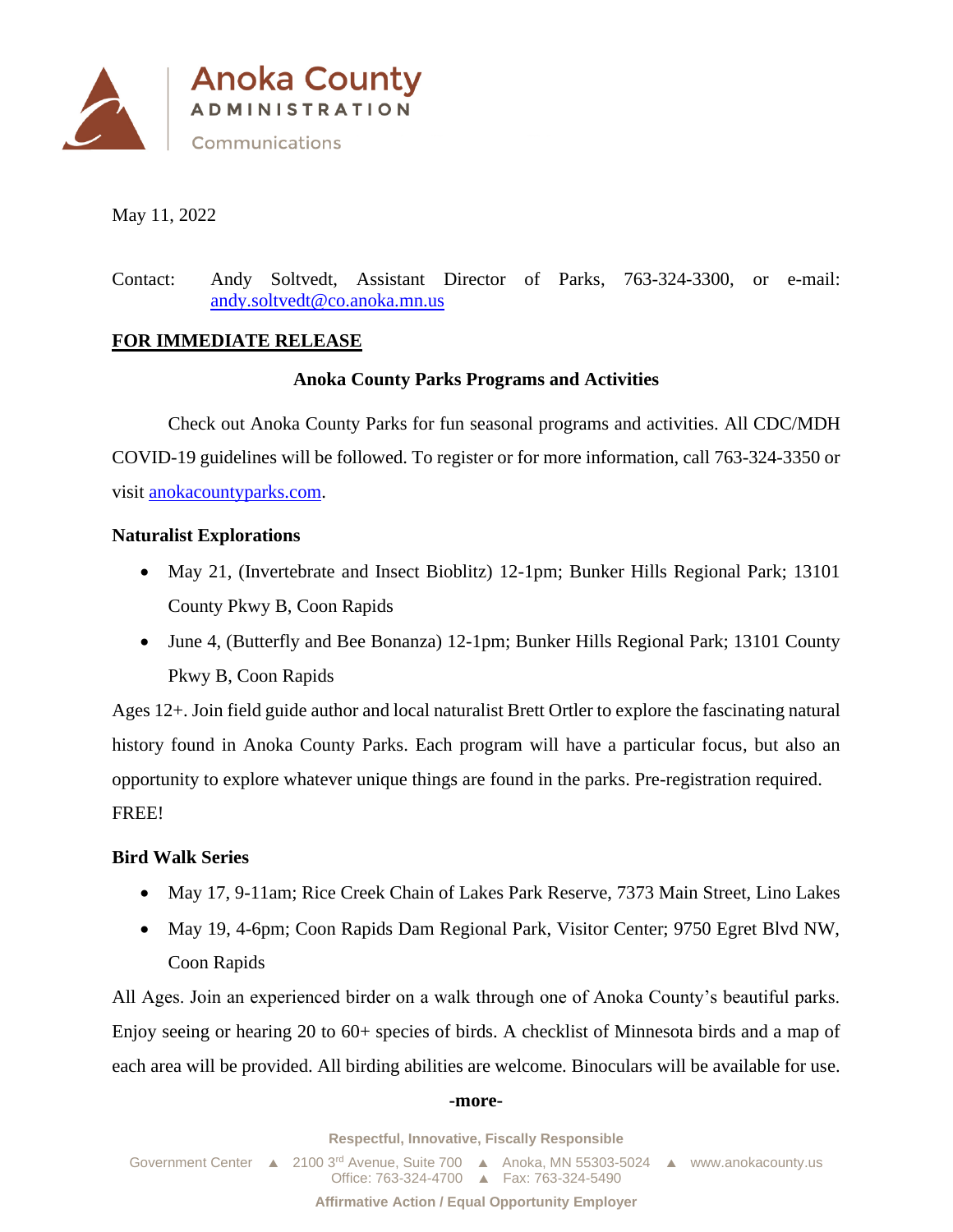## **Anoka County Parks Programs and Activities** – Add 1

Pre-registration is required. Participants under 18 must be accompanied by a registered adult.

COST: \$5/person per session (+tax)

# **Birding by Boat**

- May 17, 1-4pm; Coon Rapids Dam Regional Park, Visitor Center; 9750 Egret Blvd NW, Coon Rapids
- May 19, 9am-12pm; Rice Creek Chain of Lakes Park Reserve, 7373 Main Street, Lino Lakes

All Ages! We will paddle areas most other birders can't get to and see a variety of waterfowl, shorebirds, and upland bird species. No experience in boating or birding is required. All equipment is included, and binoculars are available for use. Pre-registration required. Participants under 18 must be accompanied by a registered adult.

COST: \$10/adult (+tax), kids 17 and under are free

# **Intro to Kayaking**

- May 31, 4-6pm; Rice Creek Chain of Lakes, Centerville Beach, 7373 Main Street, Lino Lakes
- June 16, 4-6pm; East Coon Rapids Dam Regional Park, 9750 Egret Blvd NW, Coon Rapids

Ages 16+. Learn the basics of kayaking including boat safety, basic strokes, bracing, and which boat is best for you. Pre-registration is required. Participants under 18 must be accompanied by a registered adult.

COST: \$25/person (+tax)

# **Stand Up Paddle Boarding**

- May 31, 2-3:30pm; Rice Creek Chain of Lakes, Centerville Beach, 7373 Main Street, Lino Lakes
- June 14, 1-2:30pm; East Coon Rapids Dam Regional Park, 9750 Egret Blvd NW, Coon Rapids

Ages 16+. Paddle boarding is easier than you may think and is a great way to get some exercise! No experience needed. Pre-registration is required. Participants under 18 must be accompanied by a registered adult.

COST: \$20/person (+tax)